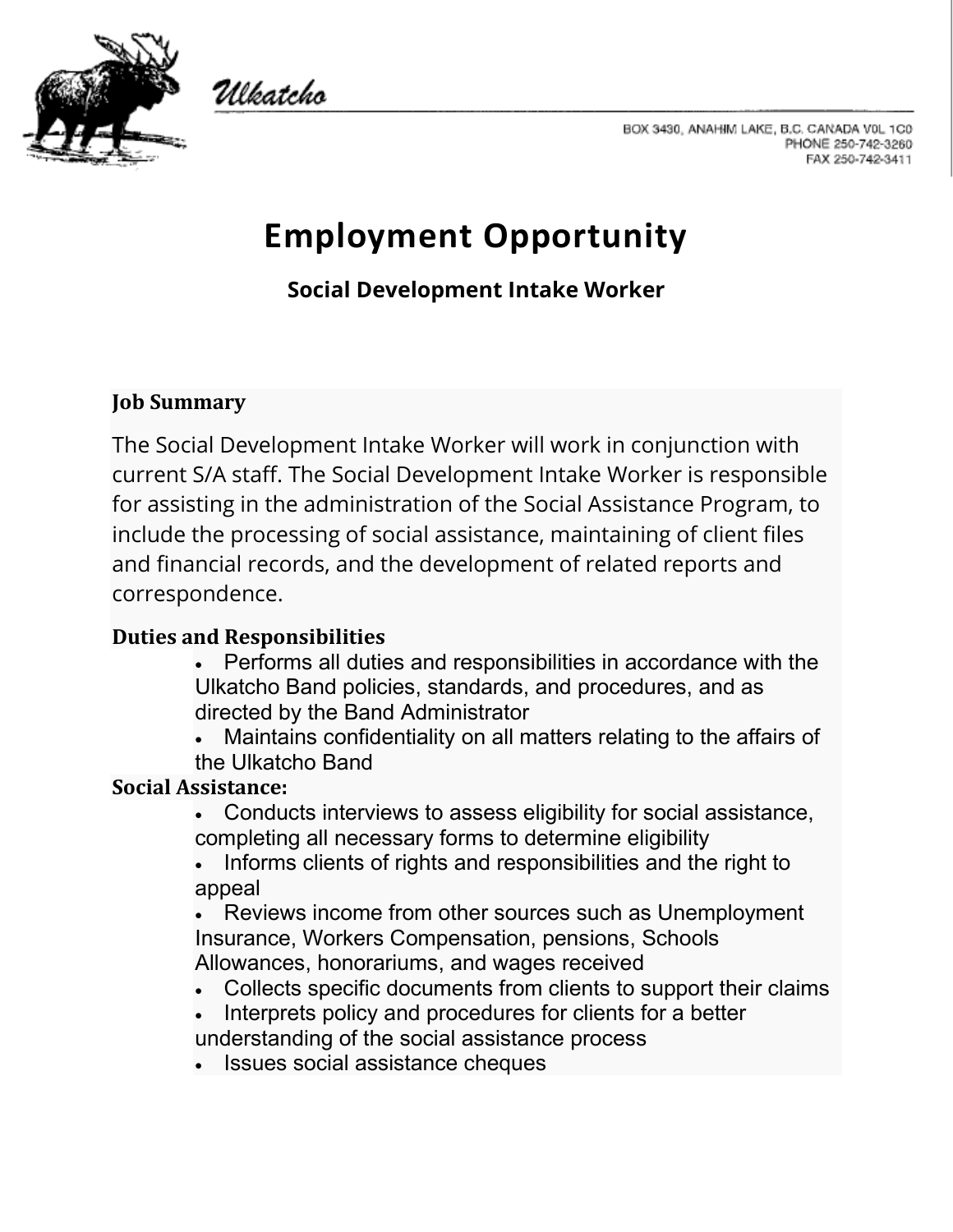• Performs yearly review with individual clients to ensure proper documentation is on file

• Provides home visits to complete social assistance forms when necessary

• Maintains filling systems that accurately documents all transactions (case notes, payments, arrears, notices) to meet AANDC compliance review standards

• Monitors expenditures for basic needs and special needs budgets, and files for time related allowances such as hardship and pre-natal

• Reports quarterly ISC reports

• Assists managers in the completion of documentation required for the Work Opportunity program, or any related First Nations Social Assistance Employment Training initiative

• Works with housing manager and Employment Services Coordinator to assess client needs, and makes referrals to support resources

• Assists in the completion of required reports for Chief and Council and attends Chief and Council meetings, as required

• Other duties as assigned or required

The duties listed are provided as examples of area of responsibility and are not intended to create limits to responsibility but to help understand the scope of the position. All staff are expected to be team oriented and maintain confidentiality of all information gained while working with the organization.

#### **Qualifications Education:**

• Grade 12 plus courses in business administration,

bookkeeping, office administration or social services

# **Competencies:**

**The Social Development Clerk should demonstrate competence in some or all of the following:**

• Provides Customer Focused Service – Creates customerfocused service and solutions with a genuine interest in meeting the needs of all parties

• Communicates Information – Communicates and discusses with team critical information including rationale behind decisions.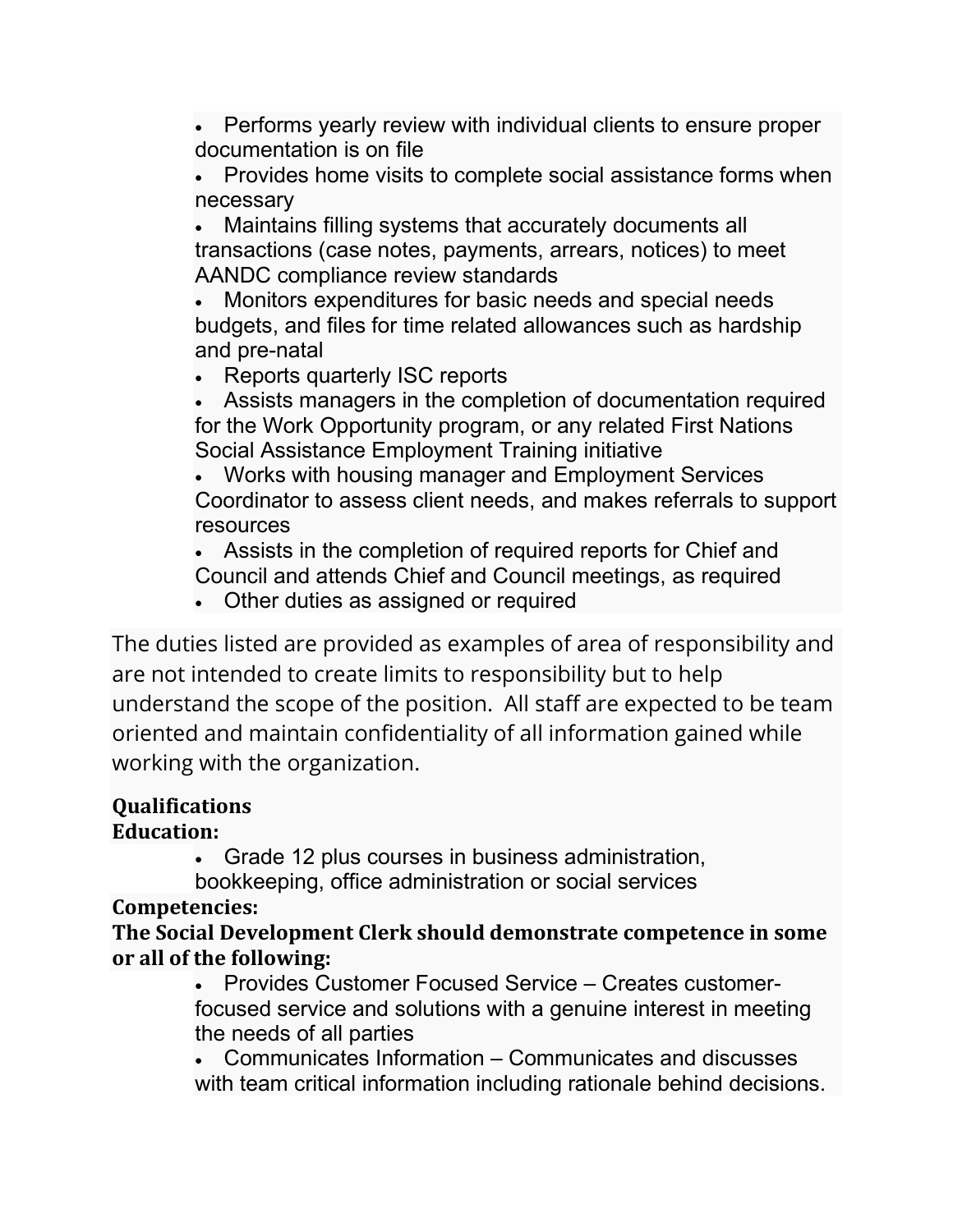Creates an environment where open honest communication is valued and develops strong, cooperative relationships

• Quality – Sets and attains quality standards that meet or exceed requirements

• Planning and Organizing – Establishes and plans a clear course of action, involving others as appropriate, managing activities and monitoring results to accomplish specific goals and timetables

• Initiative – Is a self-starter, seeking out or taking the initiative to identify new challenges or opportunities and proactively doing things

• Problem Solving – Uses critical thinking skills to analyze problems systematically, organize information, find root causes and generate options or solutions

### **Skills and Abilities:**

• Good interpersonal skills with the ability to support individuals to access resources, and problem solve

- Strong administrative skills with attention to detail
- Intermediate skills with Microsoft Office (You are capable of using large number of functions and feel confident using the program)
- Ability to schedule, budget, and work under pressure
- Ability to communicate clearly to individuals
- Good integrity and professionalism
- Strong team player with excellent teambuilding skills

• Lifestyle consistent with the importance and responsibilities of the position

#### **Experience:**

• Prefer (2) years related experience in Community Social Work and Administration

#### **Conditions of Employment**

- Must be able to obtain and maintain a Criminal Records Check
- Must be able to obtain and maintain a valid BC Driver's License

• Must provide a vehicle in good operating condition and appropriate vehicle insurance to meet program requirements OR access to company vehicle is provided and requires a valid Driver's License

• Operates as part of a team and is flexible about the boundaries and functions of the job